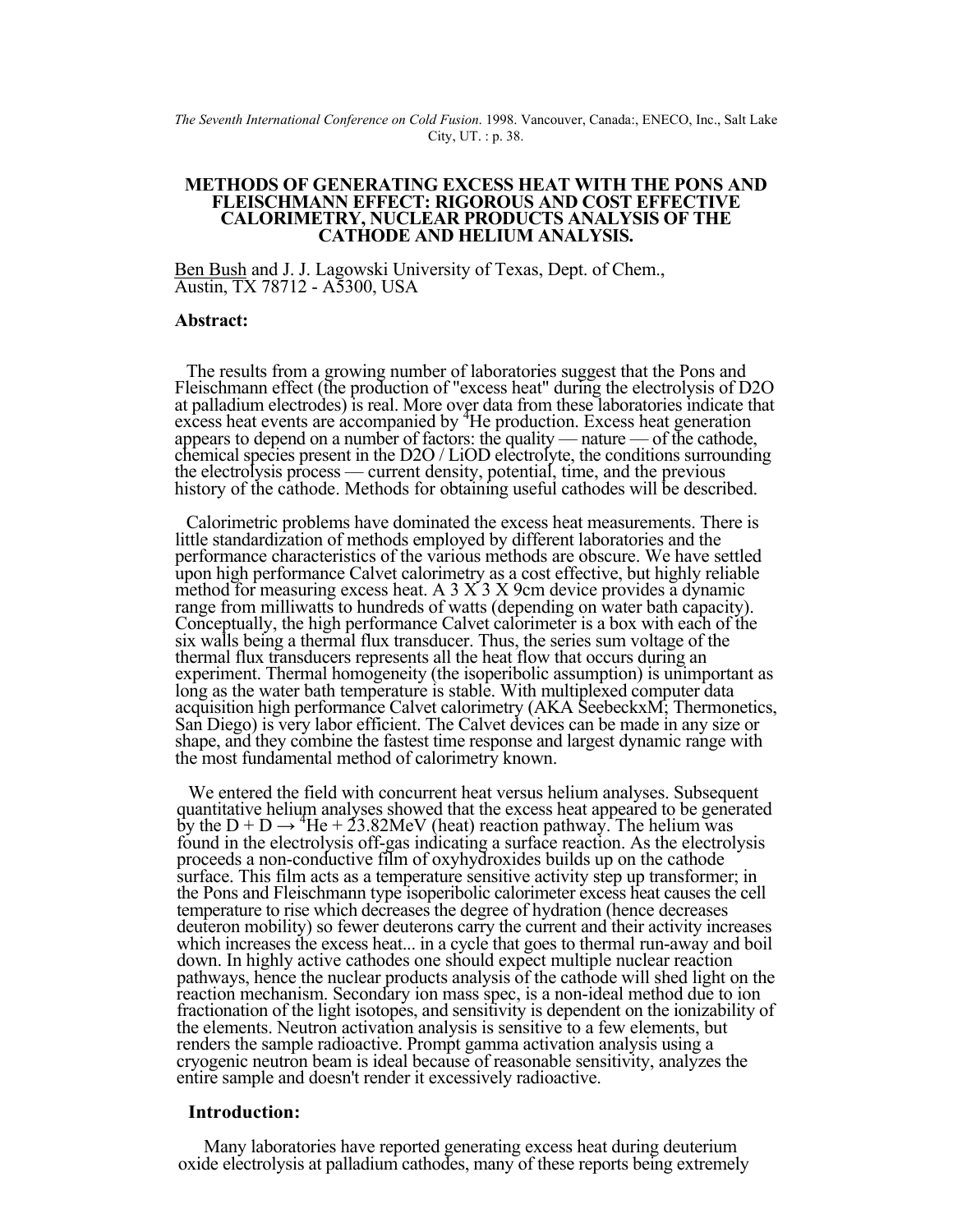convincing. The major difficulty with the topic of excess heat generation is not reproducibility, but rather control. The ability to control the circumstances of the electrolysis so that the excess heat can be "turned on, eluded us as yet. Generally, generating excess heat remains unpredictable.

## **Discussion, Cathode preparation:**

Perhaps 50% of our experiments generate excess heat, depending on the quality of the palladium metal. Begin with palladium as a rod of 3mm or larger diameter (we commonly use a 2cm X 3mm cathode). Cut the rod with a common plumbers' tubing cutter, so that the rolling blade overworks the metal at both ends of the cathode. Chuck the cathode in a Dremel moto-tool and round both ends of the cathode to a hemispherical configuration using coarse sandpaper, and sand the cylindrical body to remove perhaps  $0.001$  inch of the surface. Polish the cathode using longitudinal strokes (with the Dremel not rotating) before switching to the next finer grit of sandpaper, as this levels the cathode surface.<br>By polishing with successively finer grits of sandpaper (from  $\sim$  240 to 400 to 600 to 1200 grits) one removes the surface layer of smeared (amorphous) palladium<br>which results from the swaging and drawing operations used to fabricate the rod.<br>We are careful to wear rubber gloves during the polishing opera achieved. The purpose of the successively finer grits is to thin the smeared surface layer of metal without adding more to its depth.

The purpose of deliberately overworking the hemispherical ends of the cathode with the tubing cutter is to render the damage layer so thick at the cathode ends, that one won't polish through it. The purpose of removing the damage layer from the cylindrical sides of the cathode is to enhance its ability to absorb deuterium. By deliberately damaging the surface of the hemispherical ends of the cathode one hopes to prevent the egress of deuterium where the electrolysis current density is lowest; further, by cutting the ends to hemispherical configuration instead of leaving the ends flat, one increases the current density at the middle of the hemispherical end to ~90% that of the cylindrical side, instead of the ~50% current density for the middle of a flat end (also one avoids a bubble clinging to the bottom end of the cathode by cutting the end hemispherical, bubble cling will reduce the current density to *0%* under the bubble).

Once the cathode is polished a lead is carefully spot welded to one end. We use 1/32" stainless steel welding rod as the lead, because it is cheap, corrosion resistant, and available. Once the lead is spotwelded to the cathode, we anneal the cathode under argon at 850° C for 3 hours. If the palladium comes out specular (like a mirror) there is a very good chance of getting excess heat. We attach our voltage measurement wire as close to the calorimetric envelope as possible using 96% Sn 4% Ag solder with acid flux (wash off the flux with sodium bicarbonate in  $H_2O$  after soldering).

The uncontrolled variable in cathode preparation is the quality of the metal itself. Unless one has the resources to fabricate palladium from the sponge to a billet to the cathode; off the shelf rods must suffice. Simply be prepared to try several different suppliers until you find a workable material. After the electrolysis, the palladium can be carefully polished down one side and the metal examined under a microscope. If a profusion of pores are found in the polished surface, the metal isn't as good as it could be due to the presence of dissolved palladium oxide.

Because the palladium is deformed and stressed on loading with deuterium during the electrolysis, control of the electrolysis current is important. Loading at around 1 mA/cm2 current density is sufficiently gentle that the cathode should not crack, after a day or so at  $1 \text{ mA/cm}^2$  the current can be increased to  $10 \text{ mA/cm}^2$ , and from there to higher current densities. Excess heat will commonly be observed in the 10-30 mA/cm<sup>2</sup> range, after the initial exotherm caused by the formation of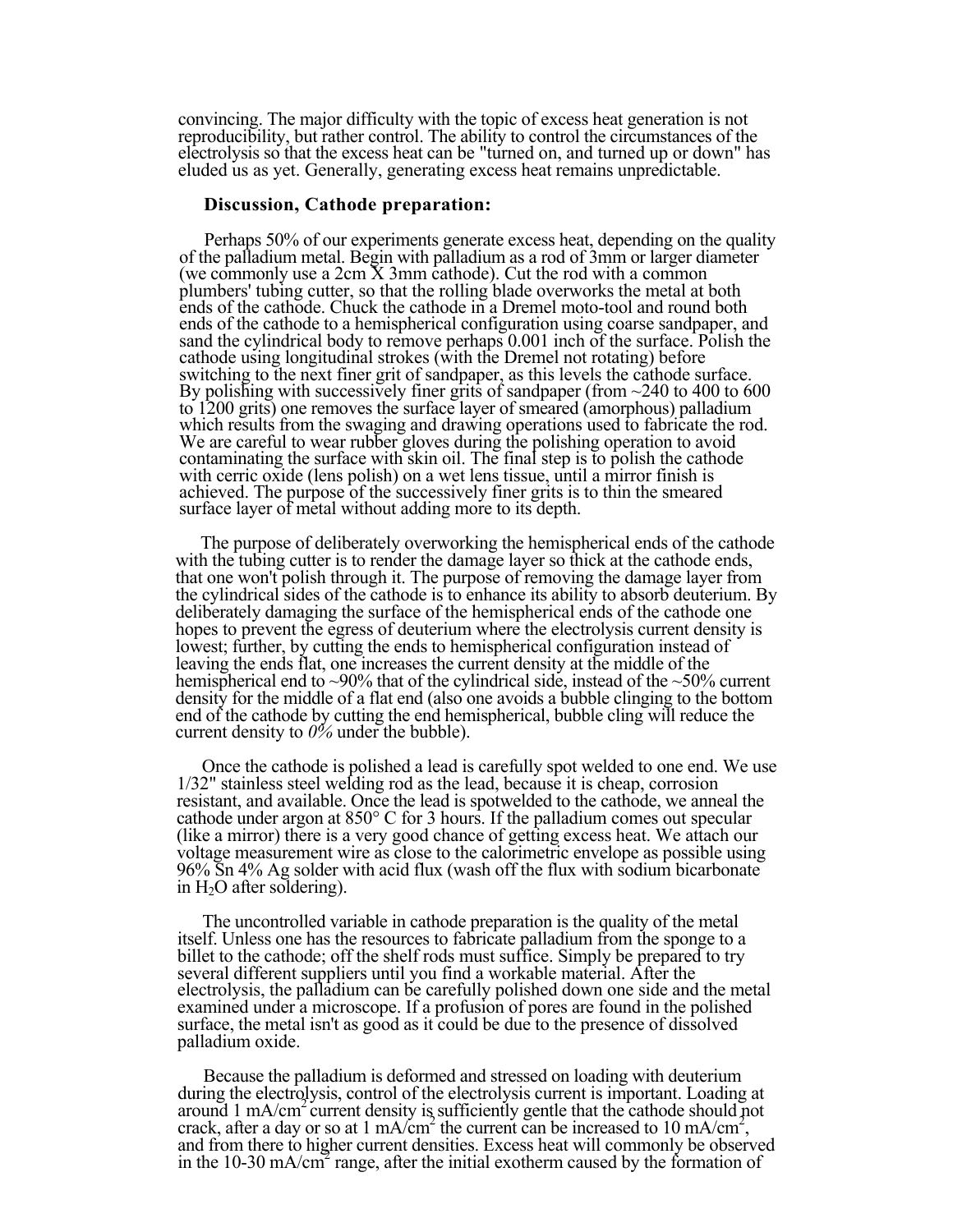deuterium pallide. The electrolyte solution used is typically 0.3M LiOD with 200ppm worth of aluminum deliberately dissolved in it (along with the adventitious silicates and borates leached out of glass that the D2O comes in contact with).

Most methods of calorimetry used to date are not adequate to observe excess heat when the current densities are so small. It is the need to poise the calorimeter (typically, an isoperibolic calorimeter) by inputting large electrolysis heating that results in the myth that current densities over 100mA/cm<sup>2</sup> are necessary to induce excess heat. The reason we are able to obtain such a high percentage of successful excess heat generating experiments  $(-50\%)$  is because our calorimetry allows us to operate in the low current range.

## **Calorimetry:**

A remedy to the limitations imposed by isoperibolic calorimetry was effected by developing high performance Calvet calorimetry. The chief attribute of high performance Calvet calorimetry is that it measures essentially all the heat flow in such a manner that temperature homogeneity is irrelevant, thus one escapes the isoperibolic requirement for thermal homogeneity. The device is, in effect a box wherein each of the six walls of the box are thermal flux transducers. Thus, the heat flows out of the box from the electrolysis cell to the thermostatic water bath by passing through a contiguous envelope of thermal flux transducers. If, by some means, all the heat flowed through the bottom thermal flux transducer the response of the device would be the same as if an equal fraction of the same amount of heat flowed through each of the six thermal flux transducers; because the electrical response of the thermal flux transducers are linear. (Note: recombination of  $D_2$  and  $O<sub>2</sub>$  to from  $D<sub>2</sub>O$  is routinely checked by measuring gas evolution rate; recombination is not the source of excess heat.)



Figure 1: Schematic of high performance Calvet calorimeter. The device consists of a contiguous thermal flux transducer envelope. The thermal flux transducers sense thermal flux as the sum of the voltages set up across differential mode thermocouples, as shown. The thermocouples are placed across a thermally insulative layer so that heat flowing through the thermal flux transducer creates a difference in the emf's (voltage) of the inside and outside thermocouples of each differential pair. There are over a hundred differential thermocouple pairs per square inch of the Seebeck™ thermal flux transducers, so that the series sum voltage of all the differential mode thermocouples in the contiguous thermal flux transducer envelope give a very good linear representation of all the thermal flux; as a single voltage.

High performance Calvet calorimetry effects an integrating thermal flux transducer envelope calorimeter, its' fundamental advantage over isoperibolic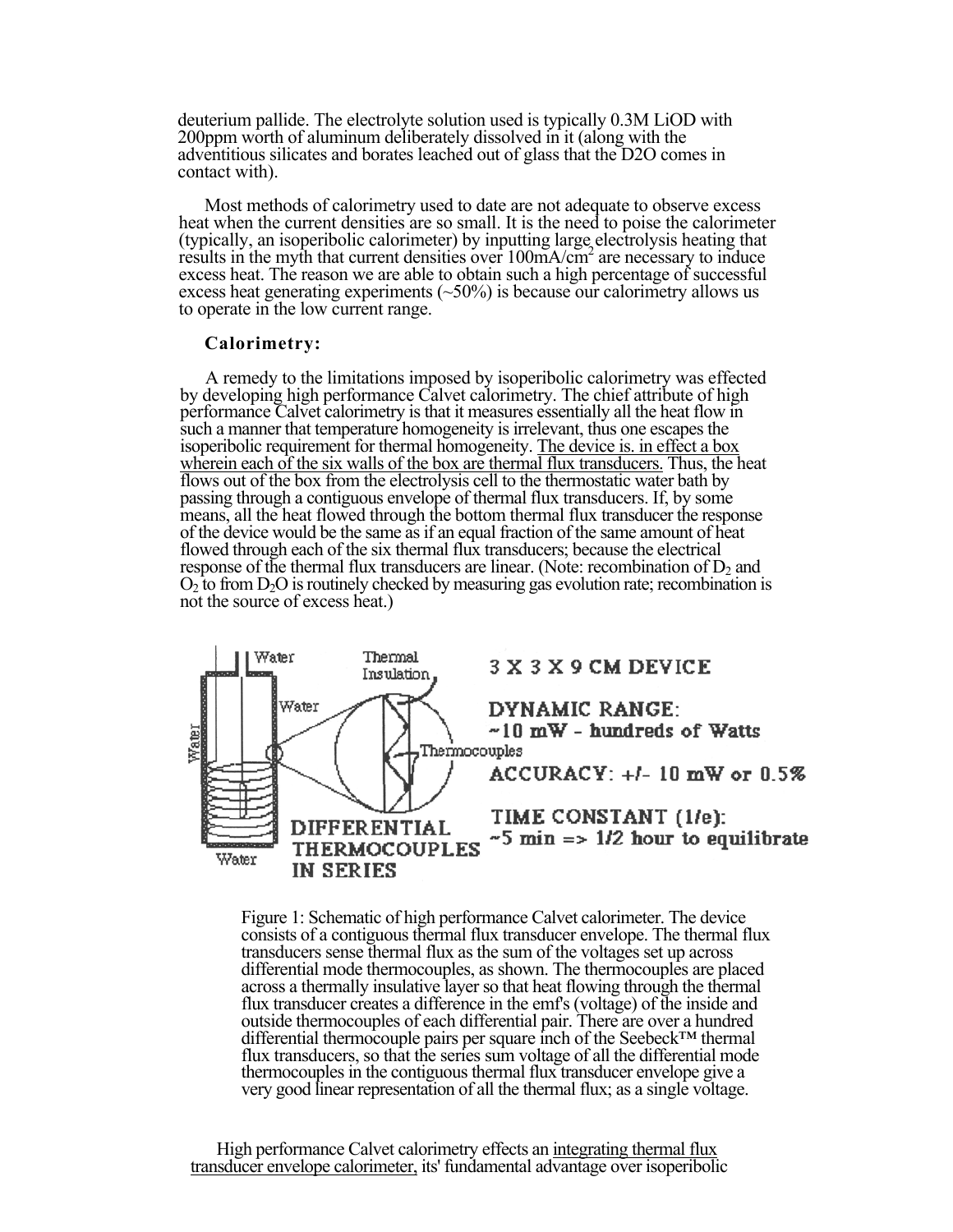calorimetry is that there is no need to worry with temperature measurement accuracy because the Calvet method measures the sum total of the thermal flux as a single voltage. This makes the method particularly amenable to computer data acquisition. High performance Calvet calorimeters are marketed under the trade name "Seebeck" by **Thermonetics Corp.,** (Reachable at **(619) 453-5483** ), Box 9112, San Diego, CA 92169. A major difficulty in calorimetry which must operate for thousands of hours at a time is corrosion, particularly with regard to the environment associated with an electrolytic cell. Recent testing has shown that our anti-corrosion technology is effective. The ruggedized Thermonetics Seebeck calorimeter is very reliable. High performance Calvet calorimetry is the method of the future; it is extremely adaptable because they can be made in any reasonable size or shape, has an enormous dynamic range; and because it measures essentially all the thermal flux all the time it is the most fundamental and rigorous method known. Further, the response speed of Seebeck calorimeters is very fast because they are not heavily insulated like isoperibolic calorimeters. Versions of this technology are available which will operate at over 800°C (glowing red hot in a furnace!). **Warning: thermal flux calorimeters based on Peltier devices**  (e.g. Melcor refrigichips) **will fail in the most insidious fashion possible ,**  several man years have been wasted on Peltier devices between the Navy and ourselves.

We prefer to operate with the calorimeters submerged in a water bath, because this provides for reliable long term temperature stability. Further, because we are concerned with the helium produced by the excess heat generating reaction, we find it particularly useful to submerge the calorimeters in water, because helium is less soluble in water than in air and we can sparge the helium out of the water by bubbling liquid nitrogen boil-off gas through the enclosed water continuously to keep atmospheric contamination out. Circulator/controllers providing **+** 0.01 °C temperature stability are available for about \$1,000, and provide years of dependable trouble free service. Submersion in the water bath largely circumvents the need for room temperature stabilization (a temperature stabilized room costs about \$250K to install)**;** all that is necessary **is** that the room temperature fluctuate slowly so as to not "upset" the circulator/controller.

# **Helium analysis:**

We entered this field by performing helium analysis as a nuclear products<br>analysis. Our first effort was <u>qualitative:</u> 8 times during the generation of excess<br>heat, helium was detectable in the electrolysis off-gas; 6 tim

Subsequent quantitative helium versus energy analysis performed by ourselves,<sup>2</sup> and Dr. M. H. Miles working independently indicated that the excess heat and helium was produced via the  $D + D \rightarrow {}^{4}He + 23.82$  MeV(heat) reaction pathway. The conversion factor: 1 Watt =  $6.24 \text{ X} 10^{12}$ MeV/s was used and the data was normalized for 2 dimensional plotting by removing the influence of sample volume and electrolysis current. The data with error bars is our data, taken from a rigorously helium leak tight system; the data without error bars is Dr. Miles data.<sup>3</sup> Notice how the data points congregate around the theoretical  $24MeV'^{4}$ -He line in Figure 2; this indicates that the excess heat is generated by the  $D + D \rightarrow {}^{4}He + 23.82 \text{MeV}$  (heat) reaction pathway: $2$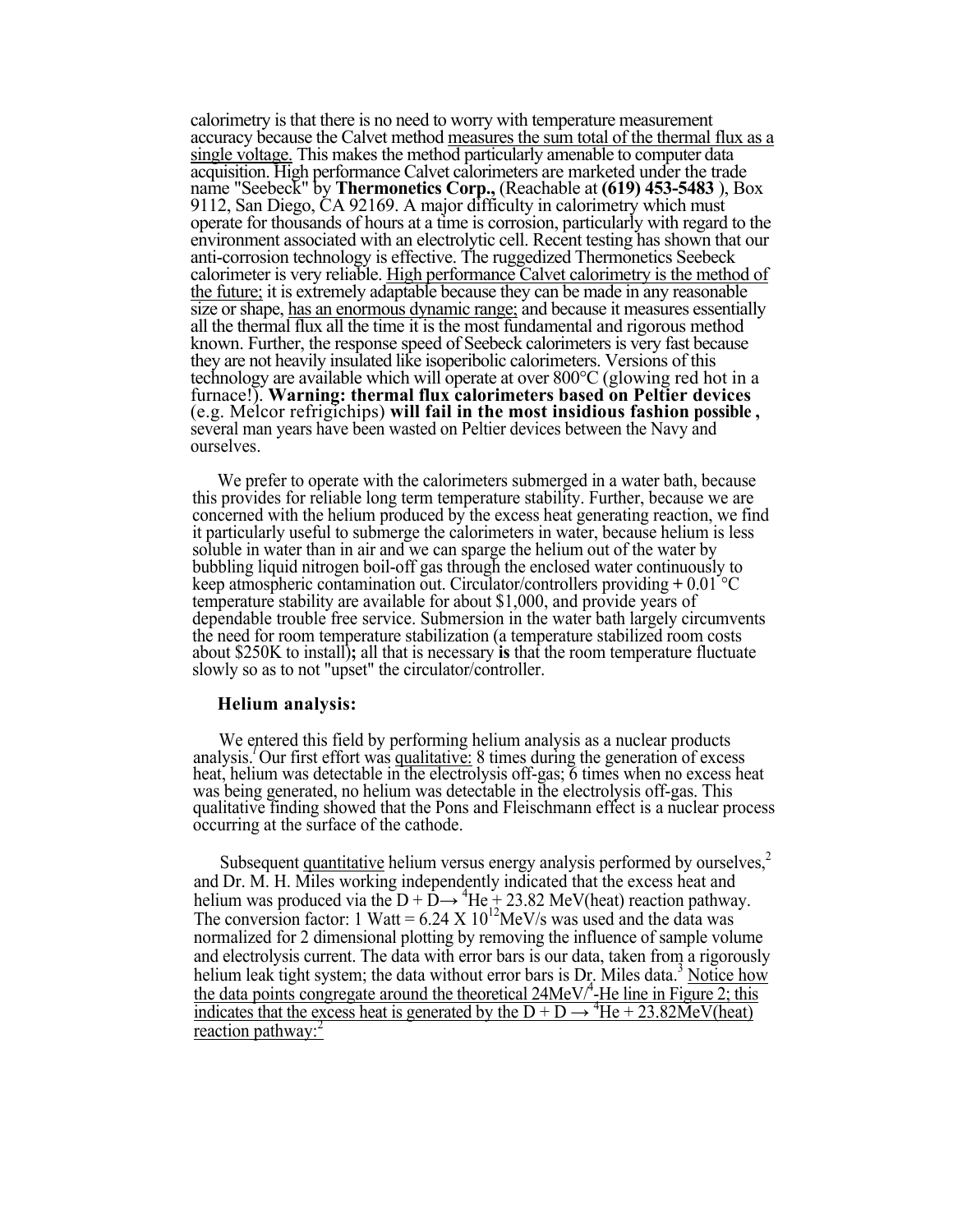

Figure 2: Heat versus helium data plotted at constant sample volume and electrolysis current to render the plot 2-dimensional. 1 Watt =  $6.24$  $\overline{X}$  10<sup>12</sup>MeV/s.

Contemporary helium analyses have focused on the helium and neon isotope ratios to identify atmospheric contamination, should it occur. Helium analysis of Pd cathode materials supplied by Pons and Fleischmann showed no helium-4 compared to virgin control "G":  $G = 1.295 \times 10^{9}$  He/mg,  $A = 1.22 \times 10^{9}$  He/mg,  $B = 1.44 \text{ X } 10^{9}$  He/mg,  $D = 1.19 \text{ X } 10^{9}$  He/mg. The finding of no helium in the cathode material is expected;4 because the Pons and Fleischmann effect is induced at the surface of the cathode, the helium leaves with the electrolysis off-gas.<sup>1</sup> The only reason people persist in analyzing the cathodes for helium is that sampling is trivial, one merely cuts off a piece of metal and melts it in the mass spec, analysis system.

The hard part of the helium analysis is completely removing D2 from the electrolysis off-gas. This is conveniently accomplished, by oxidizing the D2 to D2O using copper oxide heated to 450 $^{\circ}$ C, the D<sub>2</sub>O being trapped at liquid nitrogen temperature:

Once the D2 is removed there is virtually no gas left in the system, so the 3 He:<sup>4</sup>He:Ne analysis proceeds easily. All metal sampling and shipping flasks are used with Cajon VCR fittings to preclude diffusion as a vector of atmospheric contamination. The sample flasks are baked out at ~100°C under vacuum (~10 $\mu$ ) and flushed repeatedly with liquid nitrogen boil-off gas to preclude contamination by helium adsorbed in the surface of the metal (i.e. virtual leakage is precluded). Air contains  $5.22$  ppm (parts per million)  $H$ e; our system background is routinely below 100 ppt (parts per trillion) <sup>+</sup>He.

Theoretically: suppose the excess heat generating reaction of the Pons and Fleischmann effect is predominantly  $D + D \rightarrow {}^{4}He + 23.82$  MeV(heat); one would expect the  $H + D \rightarrow {}^{3}He + 5.395$  MeV(heat) reaction owing to the 0.5% proton impurity in the  $D_2O$ . Hence because the nuclear reactions are due to electromagnetic interaction (personal communication Prof. Peter Hagelstein/MIT) the nuclear reaction matrix elements cancel to a coefficient of 5, [the coefficient would be 4.7 if the nuclear reactions were due to weak force interaction]. (personal communication Dr. Tom Ward/DoE). At the cathode surface, the reactants  $(D + D$  and  $D + H$ ) are driven to react via the electrolysis current and they deliver their energy into the cathode via coherence effects (e.g. see Smirnov, et. al.<sup>5</sup>). By whatever mechanism, the reactants ascend the activation barrier and react to form products, or reverse to reform reactants (via the principal of microscopic reversibility). The relative rates of the nuclear reactions thus depends on how exothermic they are, because the more exothermic a reaction is the faster it will react. Thus, we should be able to calculate the <sup>3</sup>He: <sup>4</sup>He isotope ratio expected from theory, knowing the approximate proton impurity  $(0.5\% = 0.005)$ , or less), the exothermic release (5.395 MeV and 23.82 MeV) and the fact that the reactions are electromagnetic interactions so that both of their reaction coefficients are 5. Calculating as suggested by Dr. Tom Ward: